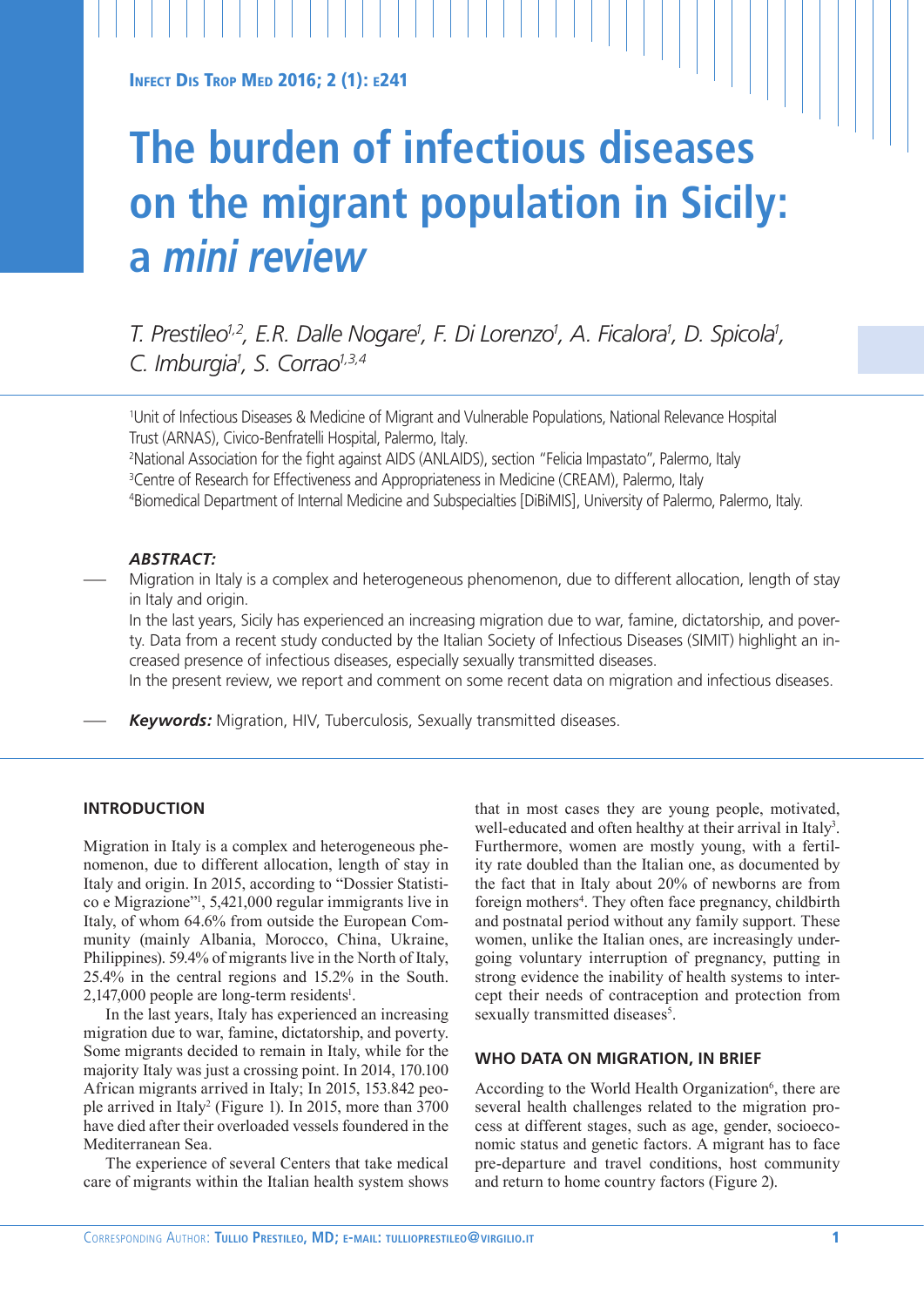

**Figure 1.** African migrants in Italy from 2011 to 2014. (Source: Ministry of Interior, 2016).

Migrants have to deal with both psychological and physical issues. Psychological distress could be linked to the separation from their own socio-cultural context and the condition of poverty and marginalisation. These circumstances could lead them to engage into dangerous lifestyle behaviours (such as drug addiction, alcohol abuse) that could make them more susceptible to pathological conditions<sup>7</sup>.

In 2013, 24% of people newly diagnosed with HIV infection in Italy were foreign residents. The incidence was 4.9 per 100,000 among Italian residents and 19.7 per 100,000 among foreign residents, in reduction compared to the previous year (in 2012 the incidence rates were 5/100,000 inhabitants and 22.3/100,000 inhabitants, respectively). The highest incidence of foreign residents was observed in Lazio, Campania, Sicily and Sardinia and among heterosexual females (38.3%), while among Italian citizens most newly diagnosed individuals were men who have sex with men (MSM)  $(45.9\%)^8$ .

Pezzoli et al<sup>9</sup> found that in a cohort of 3003 irregular migrants tested for HIV, 29 people were positive (0.29%). 22.2% of them, presumably, got infected in Italy, probably as a result of social marginalization. More recently, the European aMASE cohort has confirmed these data<sup>10</sup>.

# **EXPERIENCES AND ACTIVITIES AIMED AT THE MIGRANT POPULATION LANDED IN SICILY**

The adopted model of community health path envisages an initial intervention of hospitality and triage at the pier and a subsequent activity of transcultural and social healthcare.

The phases of this intervention are based on the following 3 principal activities: 1) preparation of the host location and clinical diagnostic path; 2) creation of a centralized database (DB) for collecting and analyzing



Confronto migranti sbarcati nel periodo 1 gennaio - 10 ottobre. Anni 2014 e 2015

**Figure 2.** African Migrants in Italy (January-October 2014 and 2015). (Source: Ministry of Interior, 2016).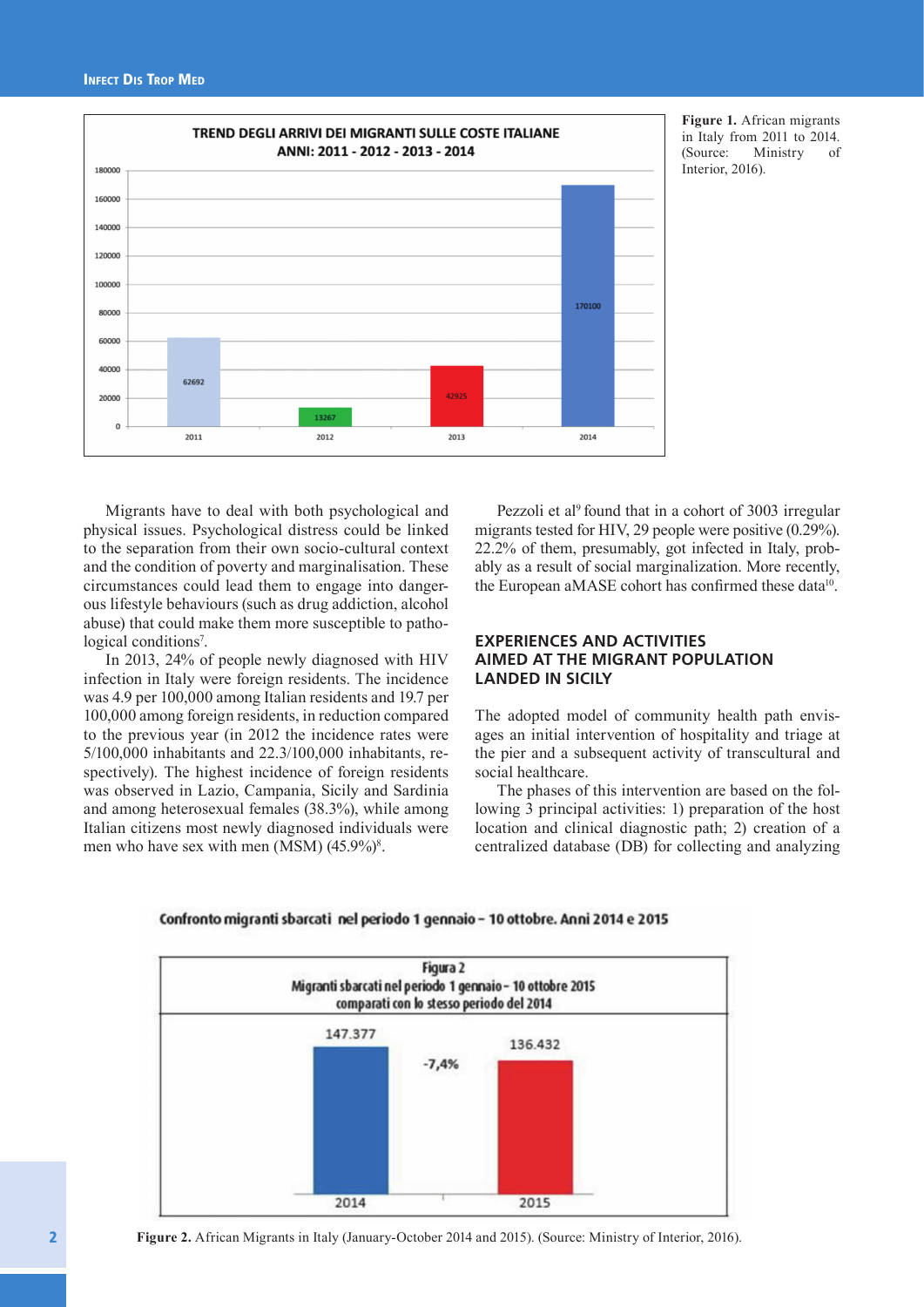data on the physical and psychological condition of migrants; 3) psychological and legal assistance through the activation of specific windows for prompt support, information on the right to health and access to care and to respond directly to the needs expressed by the migrants.

The program was launched in 2011 and made it possible to accommodate and assist 24,861 people who came through 106 landings<sup>11</sup>.

The presence of infectious disease has been reported in 66 subjects (Table 1). In 184 cases out of the total population observed (0.3%), it has been necessary the use of the helicopter rescue team to transfer the migrants to the Sicilian hospital network. The clinical pictures that have requested the transfer to hospitals are shown in Table 2, in which it is possible to highlight that female genital pathologies and reproductive problems have represented the largest part of women; in men, the diseases that have requested more urgent transportation have been infectious diseases and mental disorders.

After 2011, the activities of reception and service have undergone some changes related to the number of landings and migrants arrived in Sicily and to the specific request of screening for sexually transmitted infections manifested by the migrants themselves. Specific interventions for early diagnosis of tuberculosis have been started in some centers.

A specific study evaluated the prevalence of HBV infection in a population of African migrants in Palermo<sup>12</sup>. Between May 2014 and April 2015, a total of 265 male African migrants were tested for HbsAg. In HBsAg positive patients the biochemical and virological activity of infection and the possible presence of coinfections (HCV, HDV, HIV) were evaluated.

Among the 265 subjects tested, 19 (7.1%) resulted HBsAg positive. Mean age was 28 years (range 18- 42). The HBsAg positive patients came from: Mali, 4 (21%); Ghana, 4 (21%); Gambia, 3 (15.7%); Nigeria and Guinea-Bissau, 2 (10.5%); Senegal, Somalia and Costa d'Avorio, 1 (5.2%).

Only 3 patients infected by HBV had elevated alanineaminotransferase (ALT) serum levels (average level was 202 IU/l, range 61-323). The others 16 patients had normal ALT serum levels. In the normal ALT group, the se-

**Table 1.** Diagnosis of identified infectious diseases.

| <b>Diagnosis</b>                    | No. of cases |
|-------------------------------------|--------------|
| TB infection                        | 21           |
| <b>HBV</b> infection                | 13           |
| <b>Scabies</b>                      | 8            |
| Pneumonia/bacteria bronchopneumonia | 5            |
| Malaria                             | 5            |
| <b>HCV</b> infection                |              |
| Acute gastroenteritis               | 4            |
| HIV infection                       | 2            |
| Herpetic stomatitis                 |              |
| Purulent meningitis                 |              |
| Bacterial endocarditis              |              |
| Visceral leishmaniasis              |              |
| <b>Total</b>                        | 66           |

rum HBV DNA was detectable by PCR-Real Time in 11 patients (68.7%); average level was 1,688,284 copies/ml, range: 96-170,000,000. In the last 5 patients (31.3%), HBV DNA was undetectable  $\leq 20$  copies/ml). In the 3 patients with elevated alanine-aminotransferase serum levels, we observed detectable serum HBV DNA by PCR-Real Time (average level 16.277 copies/ml, range 128-47,740).

Our study points out an intermediate prevalence of HBV-infection in migrant African people. Two remarkable aspects emerged from the study: the elevated number (13 cases, 68.4%) of young healthy carriers of HBsAg (mean age 26.4 years, range: 18-37) and the relative frequency (21%, 4 cases) of coinfection with Human Immunodeficiency Virus (HIV).

Another important experience has been conducted to assess the prevalence of tuberculosis in young migrants confined in the Centres for Identification and Expulsion (CIE)<sup>13</sup>.

In June 2012, we worked with a team of Medecins Sans Frontières (MSF) for a "Pilot project for early diagnosis, treatment and monitoring of tuberculosis in migrants hosted in closed Centres of Identification and Expulsion and consequently prevent the spread of the disease" to improve and strengthen the prevention, diagnosis and care of tuberculosis in 4 out of 13 immigration centres in Italy.

The objectives of the project were: 1) to evaluate the TB screening tool and to identify factors leading to loss of follow-up; 2) to determine the number of TB cases and suspected TB cases in the screened population and; 3) to identify significant risk factors for active TB in this specific population.

The investigators provided TB training for local staff, administered TB screening questionnaires to all inmates at admission in collaboration with local health staff and facilitated referrals to TB centers. TB questionnaires consisted of verbal screening on symptoms proving active TB, previous history of TB or previous contact with a TB case.

From August 2012 to December 2013, 1931 migrants were enrolled; the majority were young adult men with an average age of 30 years. The screened migrants came from 93 different countries. The most represented countries were Tunisia, Morocco and Nigeria. Among the screened migrants, 54 (2.8%) had a positive questionnaires: the majority were men, but HIV co-infected MSM had the highest risk of having a positive questionnaire due to the previous TB. Most frequent answers were: a previous history of TB (35%) and chronic cough (33%). Twenty-three (42.6%) were referred to TB Centers. Reasons for not being referred were (in order): CIEs operational limitations, physician decision and host's refusal. Active TB was diagnosed in four individuals (0.2% among screened).

The results confirm the higher incidence of active TB among irregular migrants in closed centres compared to general population living in Italy. The overall yield of this intervention is in the range reported for other migrant TB screening programs in open contexts. Referral outside the CIEs was not optimal, mainly because of CIEs operational limitations: since a high number of positive questionnaires were not referred, in order to en-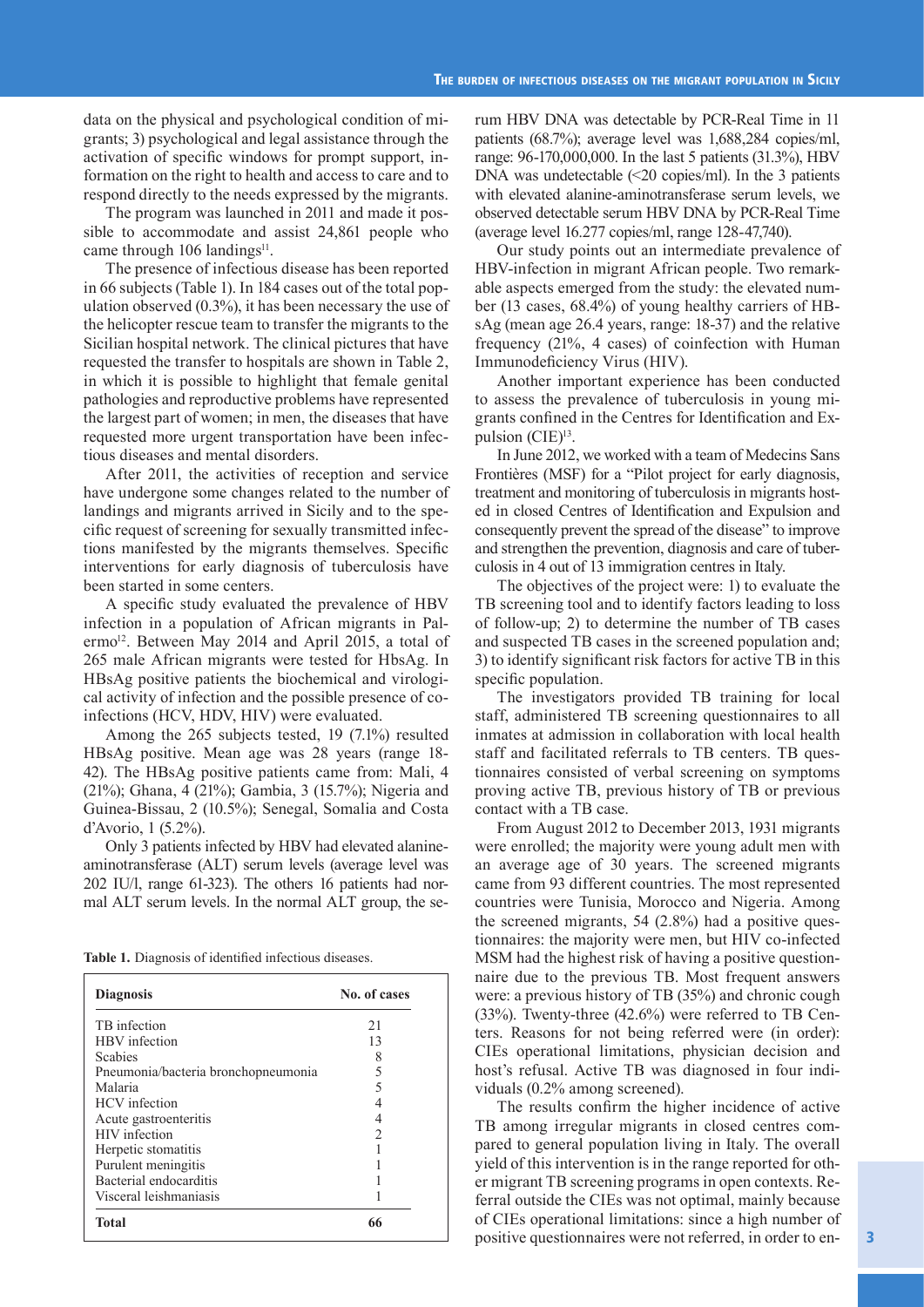|  | Table 2. Clinical cases requiring urgent transportation by helicopter rescue. |  |
|--|-------------------------------------------------------------------------------|--|
|  |                                                                               |  |
|  |                                                                               |  |

| Females (No. 88)                          |    | Males (No. $96$ )                       |                |
|-------------------------------------------|----|-----------------------------------------|----------------|
| Gynaecological and reproductive disorders | 80 | <b>Infectious diseases</b>              | 23             |
| Term pregnancies or premature births      | 63 | <b>Tuberculosis</b>                     | 10             |
| Abortion                                  | 11 | Pneumonia or bacterial bronchopneumonia | 5              |
| Pelvic pain unknown origin                | 5  | Acute gastroenteritis                   | 3              |
| <b>Bartholinitis</b>                      |    | <b>Scabies</b>                          | $\overline{2}$ |
|                                           |    | Bacterial endocarditis                  |                |
|                                           |    | <b>Bacterial Meningitis</b>             |                |
|                                           |    | Herpetic stomatitis                     |                |
| Other pathologies                         | 8  | Neuropsychiatric disorders              | 29             |
| Acute appendicitis                        |    | Suicide attempt                         | 23             |
| <b>HIV</b> infection                      |    | Epileptic seizures                      | 5              |
| Pulmonary TBC                             |    | Abstinence syndrome                     |                |
| Visceral leishmaniasis                    |    |                                         |                |
| Acute gastroenteritis                     |    | <b>Traumatic diseases</b>               | 14             |
|                                           |    | Traumatic fractures of the limbs        | 11             |
|                                           |    | Brain trauma with fracture              | 3              |
|                                           |    | Other pathologies                       | 30             |
|                                           |    | Acute abdominal pain                    |                |
|                                           |    | Severe dehydration (shock)              |                |
|                                           |    | Acute urinary retention                 | 5              |
|                                           |    | Acute appendicitis                      |                |
|                                           |    | Skin ulceration/burns                   |                |
|                                           |    | Cerebrovascular accidents               | 3              |

sure universal access to secondary health care, more effort must be done by CIEs staff towards the completion of the diagnostic workup.

In the last five years, screening programs for HIV infection have not been performed in immigrants who have landed in Sicily. Therefore, no reliable data are available. However, the observation and the perception of an increased risk of sexually transmitted infections in the migrants from Libya has led us to perform, in Lampedusa, in the month of July 2011, a special screening for the diagnosis of HBV and HIV infection in two specific cohorts who reported different migration patterns. The methodological limitations and sampling of the study do not allow an accurate and meaningful analysis of the data. However, it has been highlighted a relevant difference of prevalence among the population from Tunisia and Morocco compared to Libya, with a history of prolonged forced permanence in the concentration camps. In fact, the Tunisian population screened (171 people) filed a single case of HBV infection; no cases of HIV infection were detected. 194 people from the Horn of Africa region and sub-Saharan Africa, who reported about an extended period of stay in the concentration camps in Libya, have been found to be infected with HIV in one case, with HIV/ HBV in one case, with HBV in 4 cases.

As expected, migration is changing the epidemiology of HIV infection; in 2013, 24% of new diagnoses of HIV infection have been reported in non-Italian patients<sup>14</sup>. In the same year, the incidence was 4.9 new cases per 100,000 among Italian residents and 19.7 new cases per 100,000 among foreign residents. The highest incidences of foreigners were observed in Lazio, Campania, Sicily and Sardinia. Among the foreigners, women are infected through heterosexual intercourses (38.3%), while among Italians through male homosexual sex (45.9%).

The data reported by the AIDS Operational Centre (AOC) Institute of Health reflect the cases observed in our unit that receives the largest number of migrants with infectious diseases in Sicily; in the period between 2009 and 2014 we observed 138 new diagnoses of HIV infection: 77 (55.9%) in non-Italian patients and 61 in Italian patients living in Sicily. In our experience, men represent 59% of cases; mean age was 27 years in the foreign patients and 32 years in the Italian ones.

## **DATA FROM THE ITALIAN SOCIETY OF INFECTIOUS DISEASES (SIMIT)**

There are two social aspects strongly linked to migrants' infectious diseases: detention and sex workers. Data from a recent study conducted by the Italian Society of Infectious Diseases (SIMIT)<sup>15</sup> highlight an increased presence of infectious diseases, especially sexually transmitted diseases, in the prison population when compared to the general population: HCV infection is the most prevalent (32.8%), followed by HIV infection (5.6%), HBV infection (5.3%) and syphilis (2.3%). Tuberculosis prevalence in prisoners is 21.8%. A leading study conducted in Palermo emphasized some important problems such as transfer to other prisons, release or incompatibility with prison life, delay in diagnosis and therapy and difficulties in medical assistance. The study revealed that 38% of all TB cases observed had no clinical definition and 19% suspended TB therapy<sup>16</sup>.

Sex workers were included in a prospective observational study conducted in Palermo, to evaluate the prevalence of some sexually transmitted infections (HIV, HBV, HCV and syphilis). Over 239 women, 7.1% had a diagnosis of STD<sup>17</sup>.